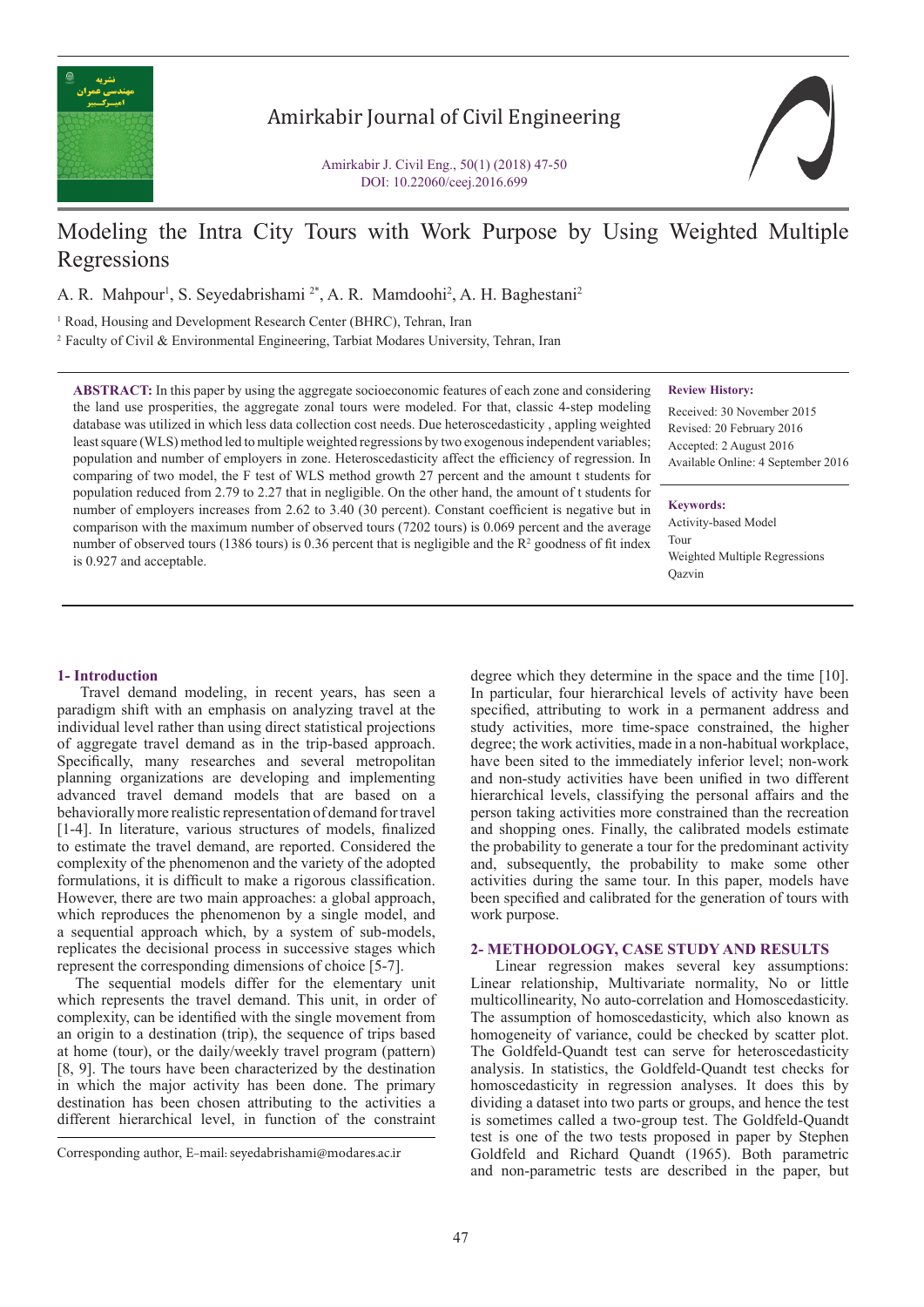the term "Goldfeld-Quandt test" is usually associated only with the former. In the context of multiple regression (or univariate regression), the hypothesis to be tested is that the variances of the errors of the regression model are not constant, but instead are monotonically related to a preidentified explanatory variable [11]. The method of weighted multiple regressions assumes that there is constant variance in the errors (which is called homoscedasticity). The method of weighted least squares can be used when the ordinary least squares assumption of constant variance in the errors is violated (which is called heteroscedasticity). The model under consideration is:

$$
Y = \beta X + \epsilon \tag{1}
$$

Where now  $\epsilon$  is assumed to be (multivariate) normally distributed with mean vector 0 and non-constant variancecovariance matrix. If we define the reciprocal of each variance,  $\sigma_i^2$ . As the weight,  $w_i = 1/\sigma_i^2$ . The weighted least squares estimate is then

$$
\hat{\beta}_{WLS} = \arg\min_{\beta} \sum_{i=1}^{n} \dot{\sigma}_i^*{}^2 = (X^T W X)^{-1} X^T W Y \tag{2}
$$

#### 2- 1- CASE STUDY

 Qazvin is the largest city and capital of the Province of Qazvin in Iran at the 2011 census, its population was 381,598. Qazvin located in 150 km (93 mi) northwest of Tehran, in the Qazvin Province. It is at an altitude of about 1,800 m (5,900 ft) above sea level. Based on Qazvin transportation master plan which conducted on 2011, traveler's tours with several legs are presented in Table 1. Table 2 presents dependent and independent variables in trip and tour generation [12].

#### **Table 1. Descriptive analysis of traveler's tour in Qazvin**

| <b>Statistic</b>              | Tour legs |       |       |       |       |        |        |        |       |
|-------------------------------|-----------|-------|-------|-------|-------|--------|--------|--------|-------|
|                               |           |       |       |       |       |        |        |        | 10    |
| Frequency                     | 15924     | 760   | 156   | 27    | 18    |        |        |        |       |
| Relative frequency            | 94.17     | 449   | 0.92  | 0.21  | 0.10  | 0.036  |        | 0.004  | 0.005 |
| cumulative Relative frequency | 94.17     | 99.66 | 99.58 | 99.79 | 99.89 | 99.926 | 99 991 | 99 995 | 100   |

## **Table 2. dependence and independence variables in traveler's tour generation modeling**

| Variable      | Variable Type | Description                                                     |  |  |  |  |
|---------------|---------------|-----------------------------------------------------------------|--|--|--|--|
| Total-Tour    | Dependent     | Number of tour in zone i                                        |  |  |  |  |
| Area.         |               | Area of zone i                                                  |  |  |  |  |
| Population.   |               | Population in zone i                                            |  |  |  |  |
| Pop-Density,  |               | Population divided by Area in zone i                            |  |  |  |  |
| $H$ Hs        |               | Average of house hold size in zone i                            |  |  |  |  |
| No-HH.        | Independent   | Number of House hold in zone i                                  |  |  |  |  |
| Sponsorship.  |               | Average of Sponsorship in zone i                                |  |  |  |  |
| Employee.     |               | Number of employee in zone i                                    |  |  |  |  |
| Emp-Land-Use. |               | Area of Administrative land Use in zone i                       |  |  |  |  |
| Com-Lane-Use, |               | Area of Commercial land Use in zone i                           |  |  |  |  |
| Res-Land-Use. |               | Area of Residential land Use in zone i                          |  |  |  |  |
| Emp-LU-Rate   |               | Area of Administrative land Use divided by population in zone i |  |  |  |  |
| Com-LU-Rate.  |               | Area of Commercial land Use divided by population in zone i     |  |  |  |  |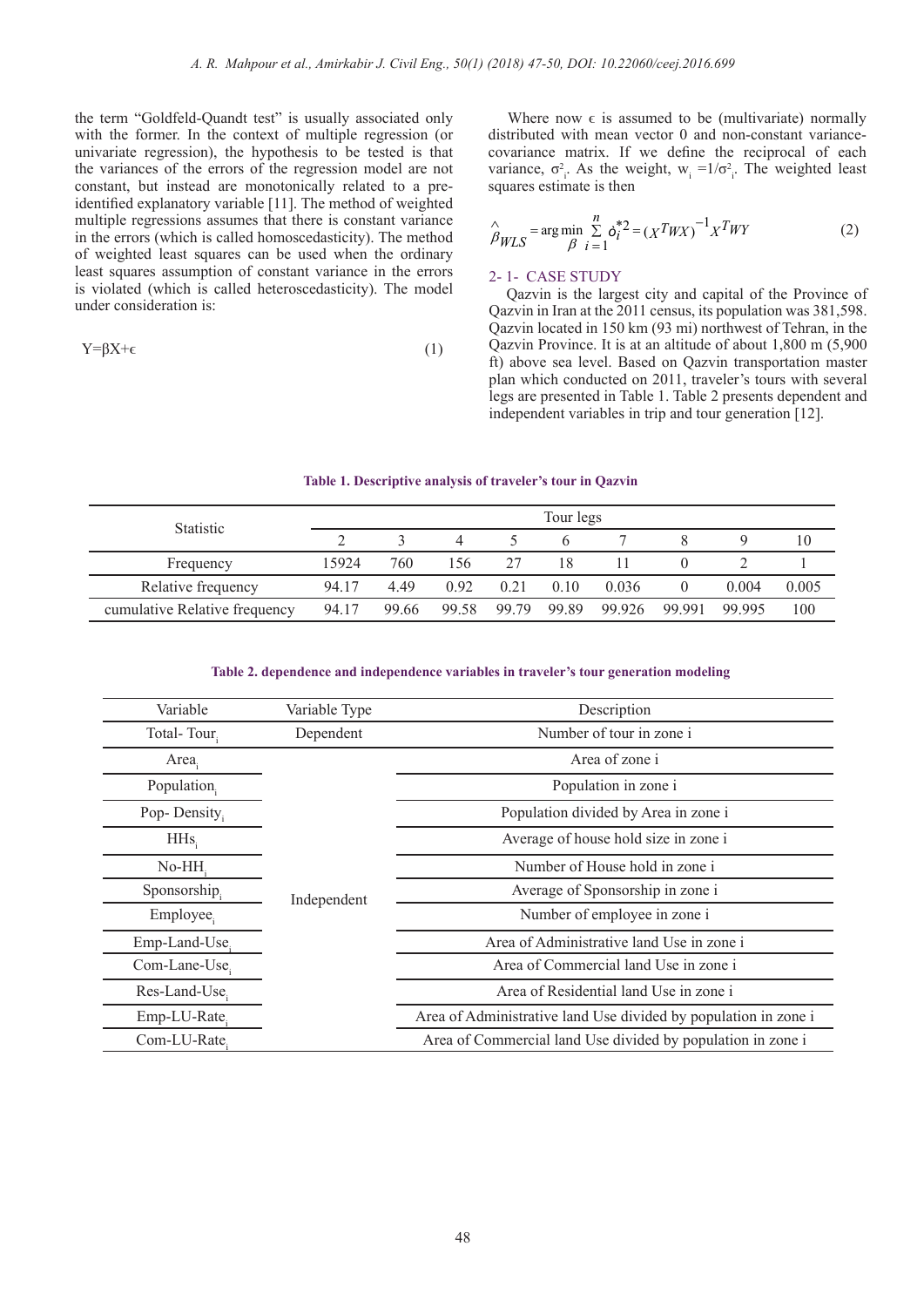## 2- 2- RESULTS

 In this paper, to modeling tour generation, both OLS and WLS regression models were investigated. Table 3 present error terms in several models and Table 4 presents an error squares of models.

| TADIE 3. DITOF TEFHIS III SEVET AL HIOUEIS |                                                   |                                                     |                                                                             |                               |                                |  |  |  |
|--------------------------------------------|---------------------------------------------------|-----------------------------------------------------|-----------------------------------------------------------------------------|-------------------------------|--------------------------------|--|--|--|
|                                            |                                                   | <b>OLS</b>                                          | <b>WLS</b>                                                                  |                               |                                |  |  |  |
| Error term                                 | With only population<br>as an independent<br>Var. | With only No.<br>employee as an<br>independent Var. | With Both No. em-<br>ployee and popula-<br>tion as an indepen-<br>dent Var. | Weight based on<br>Population | Weight based on<br>No Employee |  |  |  |
| Minimum                                    | $-1681.09$                                        | $-2701.99$                                          | $-2019.30$                                                                  | $-1209.00$                    | $-1995.55$                     |  |  |  |
| Maximum                                    | 1332.62                                           | 1175.50                                             | 1199.59                                                                     | 1909.00                       | 1410.56                        |  |  |  |
| Average                                    | 13.02                                             | $-44.71$                                            | $-40.00$                                                                    | 127.55                        | 14.02                          |  |  |  |
| Standard error                             | 416.09                                            | 414.52                                              | 400.57                                                                      | 434.42                        | 403.02                         |  |  |  |

## **Table 3. Error terms in several models**

#### **Table 4. Error squares terms in several models**

|                             |                                                   | <b>OLS</b>                                          | <b>WLS</b>                                                            |                               |                                |
|-----------------------------|---------------------------------------------------|-----------------------------------------------------|-----------------------------------------------------------------------|-------------------------------|--------------------------------|
| Error term                  | With only population<br>as an independent<br>Var. | With only No.<br>employee as an<br>independent Var. | With Both No.<br>employee and<br>population as an<br>independent Var. | Weight based on<br>Population | Weight based on<br>No Employee |
| Minimum                     |                                                   | 0                                                   | $\theta$                                                              |                               | 1.81                           |
| Maximum $(x106)$            | 2.82                                              | 7.30                                                | 4.07                                                                  | 3.64                          | 3.98                           |
| Average $(x10^6)$           | 1.71                                              | 1.72                                                | 1.60                                                                  | 2.03                          | 1.61                           |
| Standard error<br>$(x10^6)$ | 4.08                                              | 7.14                                                | 4.72                                                                  | 5.06                          | 4.69                           |

 Finally the weighted multiple regressions based on employee's weight selected.

Number of tour=-5.024+0.178Popi+0.725EMPi (3)

#### **3- Conclusion**

 New approach of travel behavior study tries to focus more on individual activities rather than traditional aggregate models such as trip generation in four-step models. The tour-based models, unlike the previous models, take account of the time and space constraints among the trips of the same tour. The better-structured models simulate, in various stages, the tour generation and frequency, the space distribution (primary and secondary destination), the tour type and the mode choice. This study tries to address homoscedasticity as one of the assumptions of linear regression models for the case study of Qazvin. in this regards, by aggregation individual tours, for each zone, the OD matrix is generated. In this paper by using the aggregate socioeconomic features of each zone and considering the land use prosperities, the aggregate zonal tours were modeled. For that, classic 4-step modeling database was utilized in which less data collection cost needs. Because of heteroscedasticity, appling weighted least square (WLS) method led to multiple weighted regressions by two exogenous independent variables; population and number of

employee in zone. Heteroscedasticity affect the efficiency of regression. In comparing of two model, the F test of WLS method growth 27 percent and the amount t students for population reduced from 2.79 to 2.27 that in negligible. On the other hand, the amount of t students for number of employee increases from 2.62 to 3.40 (30 percent). Constant coefficient is negative but in comparison with the maximum number of observed tours (7202 tours) is 0.069 percent and the average number of observed tours (1386 tours) is 0.36 percent that is negligible and the R2 goodness of fit index is 0.927 and acceptable.

## **References**

- [1] T.A Arentze, D. Ettema, H.J.P. Timmermans, Estimating a model of dynamic activity generation based on oneday observations: Method and results, Transportation Research Part B, 45 (2) (2011) 447-460.
- [2] C.R. Bhat, F.S. Koppelman, A conceptual framework of individual activity program generation, Transportation Research, 27 (1) (1993) 433-446.
- [3] C.R. Bhat, Recent Methodological advances relevant to activity and travel behavior analysis, IATBR Conference, Texas-USA, 1997.
- [4] J.L. Bowman, M.A. Bradley, Activity-based models: